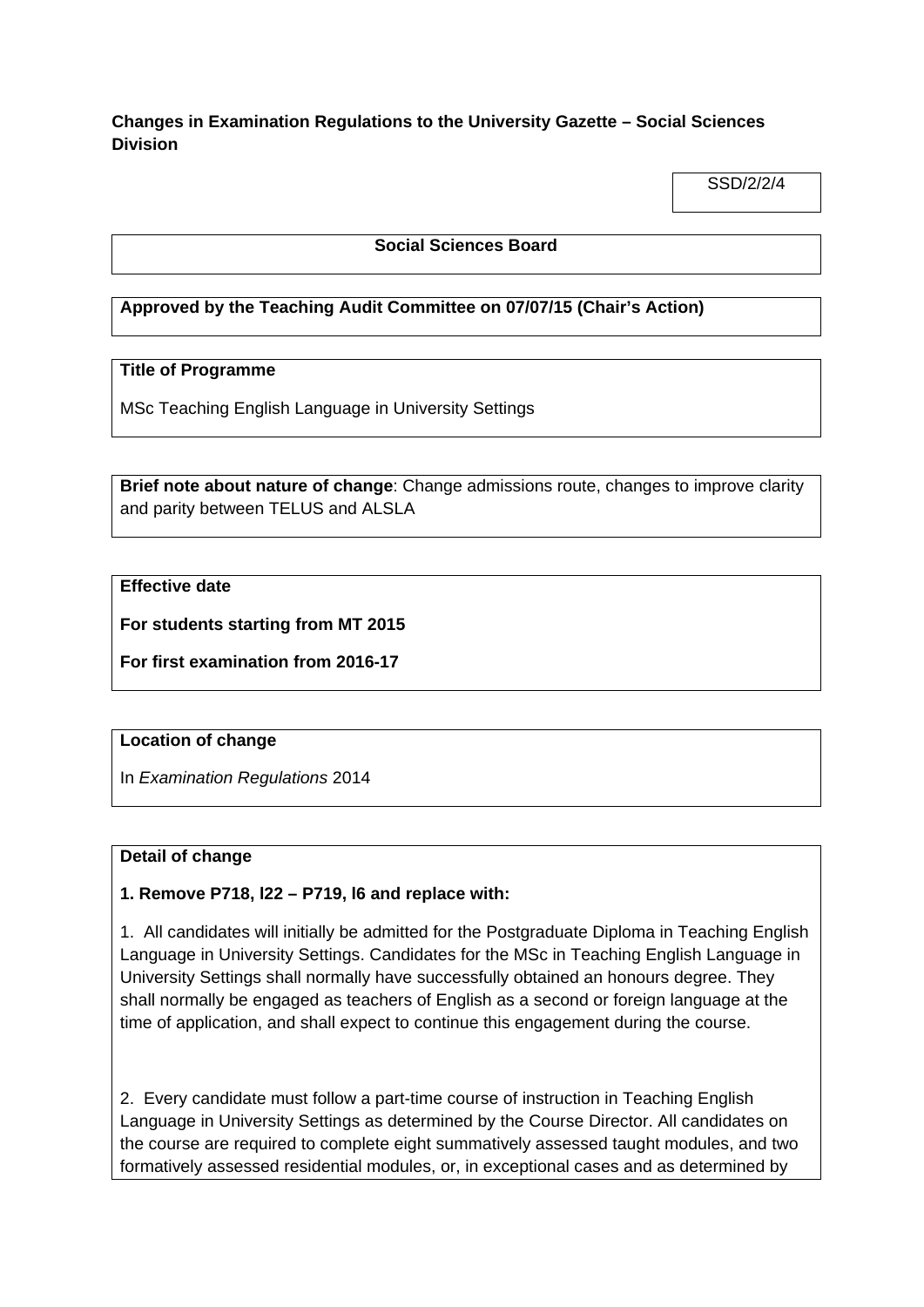the Course Director, to give evidence of equivalent learning for one of these two residential modules. Candidates must also submit a dissertation.

3. Candidates shall be deemed to have passed the examination if they pass seven of the eight modules and pass the dissertation.

4. In each of the two years of this part-time course, an electronic copy of each of two module Michaelmas Term take-home examinations must be uploaded to Weblearn, no later than noon on the Friday of Week 0 of Hilary Term, and an electronic copy of each of two module Hilary Term take-home examinations must be uploaded in the same fashion no later than noon on the Friday of Week 0 of Trinity Term. Each take-home examination must be accompanied by a declaration indicating it is the candidate's own work. Marks will be released to candidates during Hilary Term and Trinity Term of each year after a meeting of the Examination Board. To transfer successfully from the Postgraduate Diploma to the MSc candidates must have passed the first four modules and must matriculate in the term in which they submit their dissertation.

5. Candidates are required to submit a dissertation of between 15,000 and 20,000 words (including footnotes/endnotes but excluding appendices and references or bibliography) on a subject selected by the candidate in consultation with their supervisor, which must be closely related to one or more of the themes of the course. The subject and title selected by the candidate must be approved by the Course Director at a time to be announced at the beginning of the academic year in which the examination is taken.

6. Two soft bound, word processed or printed copies of the dissertation must be delivered to the Chair of the Examiners, M.Sc. in Teaching English in University Settings, c/o Examination Schools, High Street, Oxford, OX2 6PY not later than noon on the last Friday of August of the year in which the final Module examination has been taken. These copies should be anonymous except for the candidate number. The dissertation must be accompanied by a declaration indicating that it is the candidate's own work. Candidates will also be required to submit an electronic copy of the dissertation to Weblearn by noon on the same day and to submit a hardbound copy of the dissertation to the Department of Education no later than one week after submission of the softbound copies to the Examination Schools. The hard bound copy of the dissertation of each candidate who passes the examination shall be retained by the department for deposit in the departmental library.

7. If a candidate receives a failing mark for any of the summative assessments, they may resubmit the assessment on one further occasion, either by a date for resubmission which will be published by the Course Director when the results are released, and will be no sooner than 6 weeks from the release of the results, or in the corresponding term of the